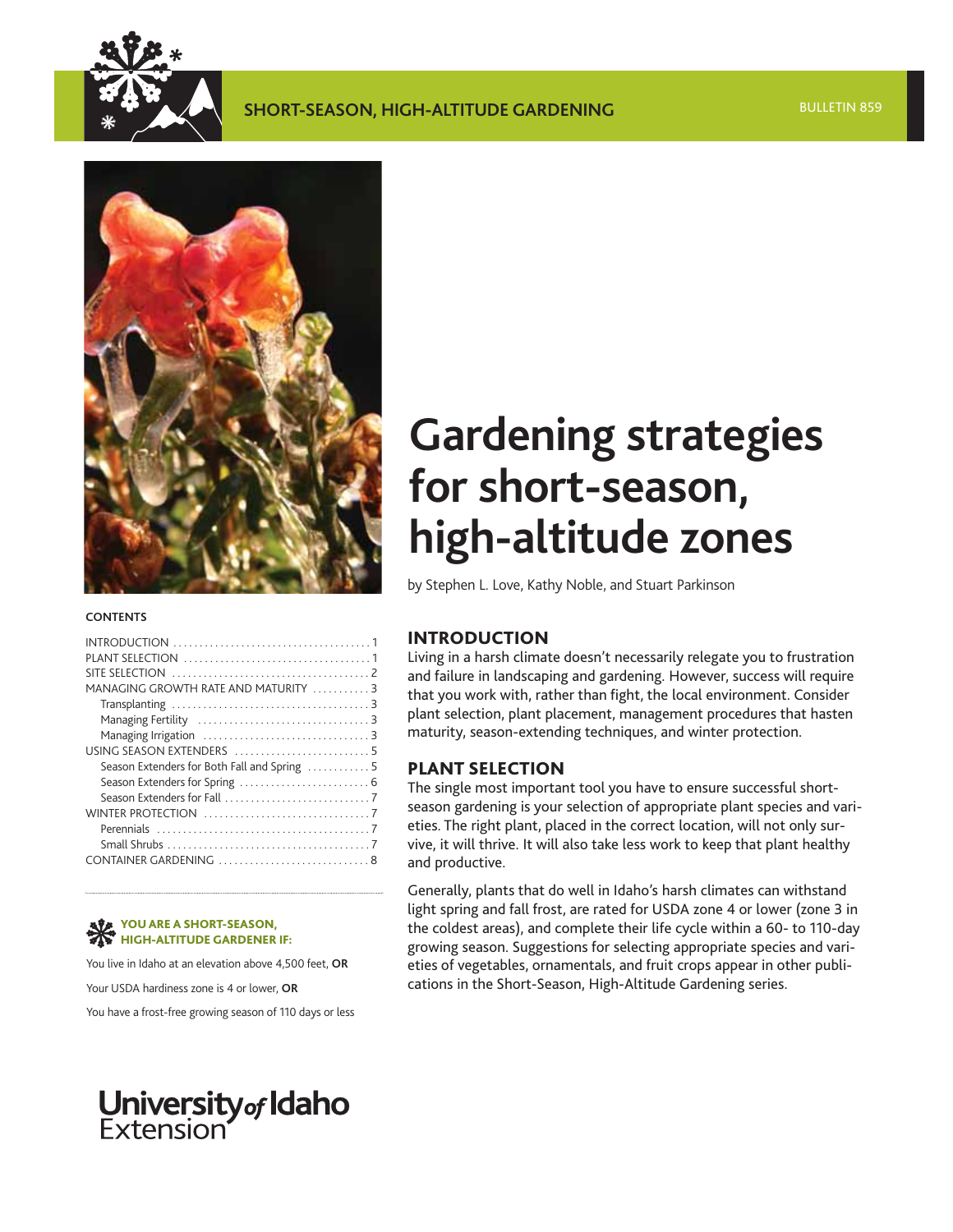<span id="page-1-0"></span>

Many perennial penstemons are hardy in Idaho's harsh climates.



**Annuals, vegetables, and herbs**—Because annuals grow for only one summer, the most important consideration when purchasing plants is the number of days required to reach bloom or fruit maturity. Also, choosing plants that can withstand some frost will help extend the season.

**Perennials**—Perennials, by nature, live through the winter and regrow in the spring. For this reason, choosing winter-hardy plants is the most important consideration. Perennials are relative easy to replace in the landscape, and, consequently, it is simple to experiment with plants that are only marginally hardy.

**Trees, shrubs, and woody vines—**Woody plants are difficult to protect; consequently, they must be able to withstand severe winter weather conditions. They are also long-lived and difficult to replace in the landscape. For these reasons, your initial choice of woody plant materials is critical.

If you plant fruit trees or small fruits, recognize that different varieties vary widely in hardiness, and that your choice of varieties is as important as your choice of species. Tree fruit varieties should be early maturing but also late blooming to lessen the risk of blossom damage during a late-spring frost.

Choosing a hardy species, without consideration for variety, is usually adequate for most shade trees and shrubs. However, some shrubs (such as roses) vary widely in variety hardiness.



South- or west-facing structures such as a wooden fence (above) or home foundation (below left) create warm microclimates that improve winter survival of tender perennials and shrubs, allow them to grow and bloom quicker, and extend the growing season by providing frost protection for flowers and vegetables in spring and fall.

## **SITE SELECTION**

Some plants can grow over a wide range of conditions. Others need a suitable microclimate such as shade, protection from prevailing winds, or a warm spot. Shady areas in most yards are on the north side of buildings or under taller trees and shrubs. Wind barriers can be either structures or other plants.

Microclimates that provide the greatest benefits in Idaho's harsh climates are usually those that provide extra warmth. Enclosures formed by buildings or solid fences create the warm spots in most yards. Masonry structures with a southern exposure can be especially effective at holding and reflecting warmth from the sun. Flowers and vegetables planted within a few feet of them will often flower or mature several weeks earlier than plants in the open. These locations may also provide five or more degrees of frost protection.

Southern exposures next to buildings are good places for marginally adapted herbaceous perennials that might not survive winter in a more open spot. Situated next to a warm foundation, the roots and crowns of these plants will warm during sunny days, resulting in better conditions for survival. Woody and evergreen plants may not do as well in a southern exposure because wildly fluctuating air temperatures disrupt their cold acclimation processes and dry out woody tissue.

Use of raised planting beds is another effective technique in harsh climates. A raised bed will warm faster in the spring and get the plants off to a quick start. This is particularly important for vegetables and annual flowers, but may also speed the flowering of perennials or small shrubs.

Planting tender plants on slopes may extend your growing season by up to 2 weeks in both spring and fall. Cold air drains down slopes and collects in low spots. As a result, depressions experience killing freezes far sooner than slopes.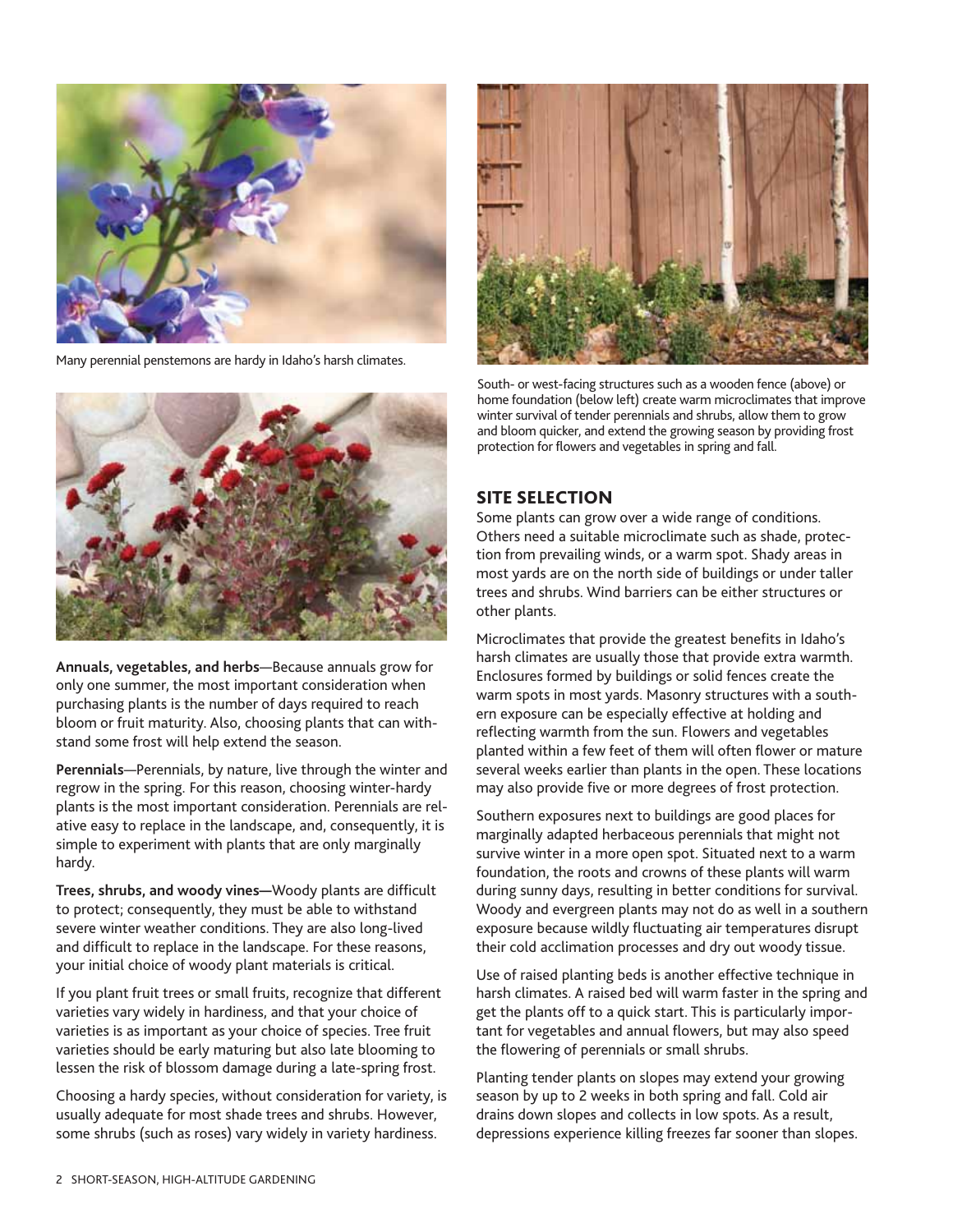## <span id="page-2-0"></span>**MANAGING GROWTH RATE AND MATURITY**

In short-season climates, it is critical that plants get off to a quick start in the spring, complete their life cycle quickly, and become acclimatized for winter survival. Some gardening techniques encourage these plant responses, including transplanting and properly managing fertility and irrigation.

#### **TRANSPLANTING**

If you start plants indoors in a protected place, they will complete a portion of their life cycle while it is still too cold and damp for them outdoors. When it warms up enough to plant them outdoors, they will have the advantage of continued rapid growth and go on to grow and bloom during the best growing conditions of the short summer. Transplanting speeds bloom and/or harvest of annual flowers and vegetables.

Transplanting can also help many perennials by minimizing chances for early season frost injury. Transplanting perennials also helps them grow larger during the first season, an important factor for winter survival. Transplanted perennials of some species may also bloom the first year after planting when they would otherwise not bloom until the second year.

In many cases, you can find healthy transplants at local nurseries. Purchasing ready-to-plant seedlings is the simplest (but most expensive) method for getting a fast start. Unfortunately, some nurseries and virtually all mass merchandizing stores grow and sell a standard set of plant materials that may not be adapted to our short-season environments. If this is the case in your area, do a little research in seed catalogs, purchase seed of many adapted species and varieties, and produce your own transplants. Although this takes more work and requires bright indoor lighting, it brings its own personal rewards.

## **MANAGING FERTILITY**

Some advertising may lead you to believe that high amounts of fertilizers in frequent applications will make plants grow faster, produce more, and look better in a short-season climate. In reality, the opposite is true. High amounts of fertilizers, especially those with a high proportion of nitrogen (N), force plants to grow lots of foliage, delay flowering and fruit set, and keep the plant immature. A delay in maturity has a critical impact on perennials and woody plants: it delays winter acclimatization, making the plants more susceptible to winter injury.

Here are some tips for managing fertilizer to control plant maturity in short-season climates. These recommendations are valid whether you prefer to use organic or inorganic fertilizer sources:

**Don't overfertilize**—Use the minimum amount of fertilizer needed to maintain plant health. In comparison with gardens in long-season environments, fertilizer applications in shortseason, high-altitude gardens can be reduced by one-third to one-half. Suggestions for fertilizer application rates can be found in publications of the Short-Season, High-Altitude Gardening series specific to each category of plant.

**Use low-nitrogen, high-phosphorus formulations**—Use fertilizer formulations that are relatively low in nitrogen (N) and high in phosphorus (P). Phosphorus can actually help compress a plant's life cycle. Examples of appropriate formulations (listed as N-P-K on the label) include 16-20-0, 8-10-8, 6-10-4, or 4-10-4. Notice that appropriate fertilizers have a high middle (P) number. If you cannot find a high P fertilizer, purchase a second fertilizer that is mostly phosphorus and mix your own.

**Time your applications—**Apply fertilizers at optimal times in the growing cycle. The best time to fertilize herbaceous annual plants is early spring. The ideal time for grasses, perennials, and woody plants is in late fall after they go dormant (after deciduous trees lose their leaves but before ground freeze). In order to improve hardiness, fertilizer should never be applied to woody plants between late July and mid-September.

#### **MANAGING IRRIGATION**

Natural precipitation varies widely among geographic regions in Idaho, making the need for irrigation variable as well. Insufficient water during spring and summer slows plant development and delays maturity. On the other hand, cutting back on water late in the fall can help plants acclimate for winter. Here are a few suggestions for managing water in short-season climates.

**Prevent drought stress—**Design and operate irrigation systems to prevent drought stress. In mid-summer in the desert climates, you may need to irrigate more than once a week. In cooler and high-altitude climates, you may need to irrigate only occasionally to supplement rainfall or maybe more frequently in dry years.

Irrigate plants to meet their water needs for optimal growth. If you are not sure how much water they need, obtain a good publication that provides detail on plant water use and irrigation scheduling in your region. Taking the time to understand the principles and practices of correct watering will pay huge dividends. Remember that some native or desert plants require (and prefer) much less water than traditional landscape plants.



Good irrigation practices optimize plant growth and survival in harsh climates.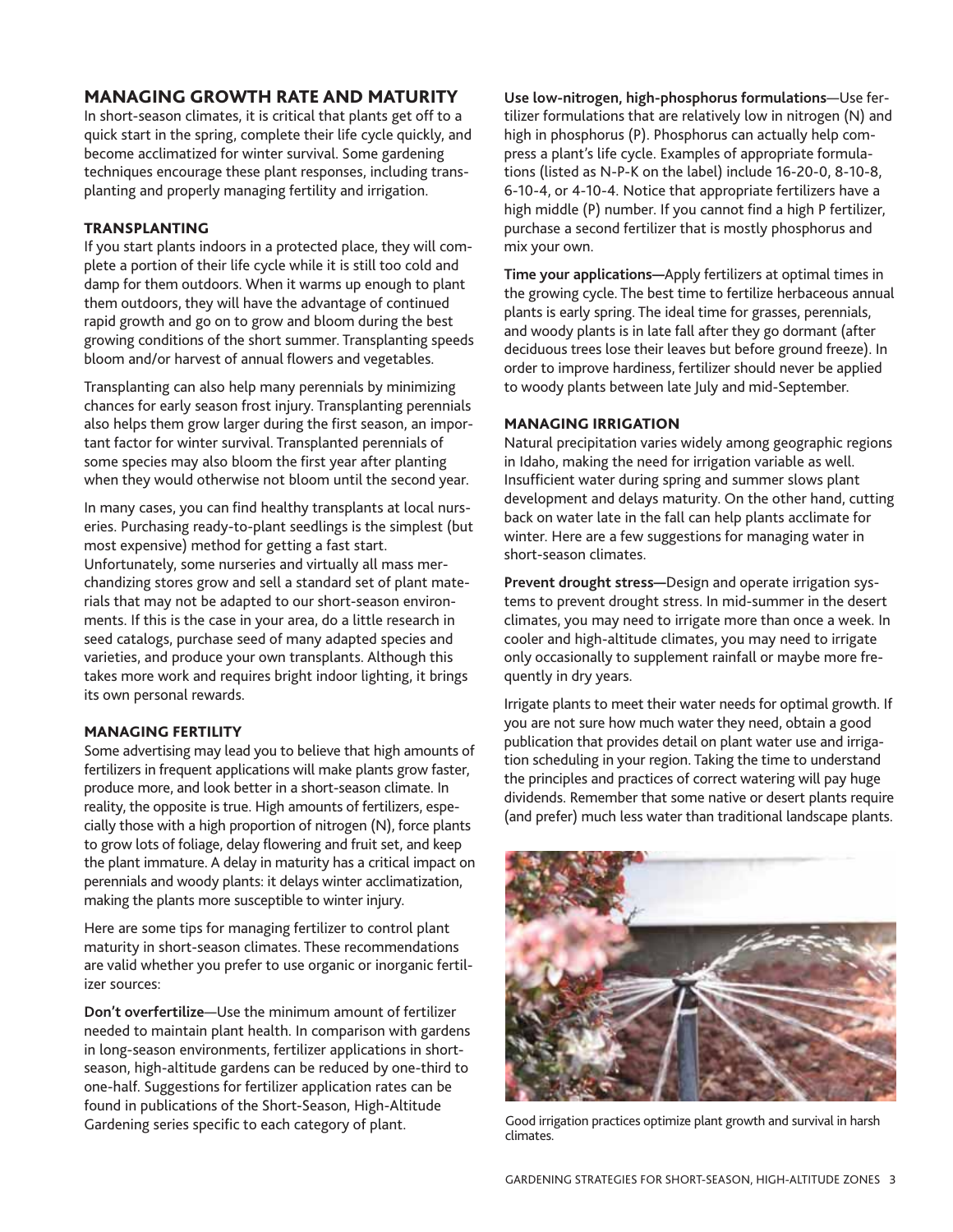

© 2006 by the PRISM group and Oregon Climate Service, Oregon State University. Reprinted by premission.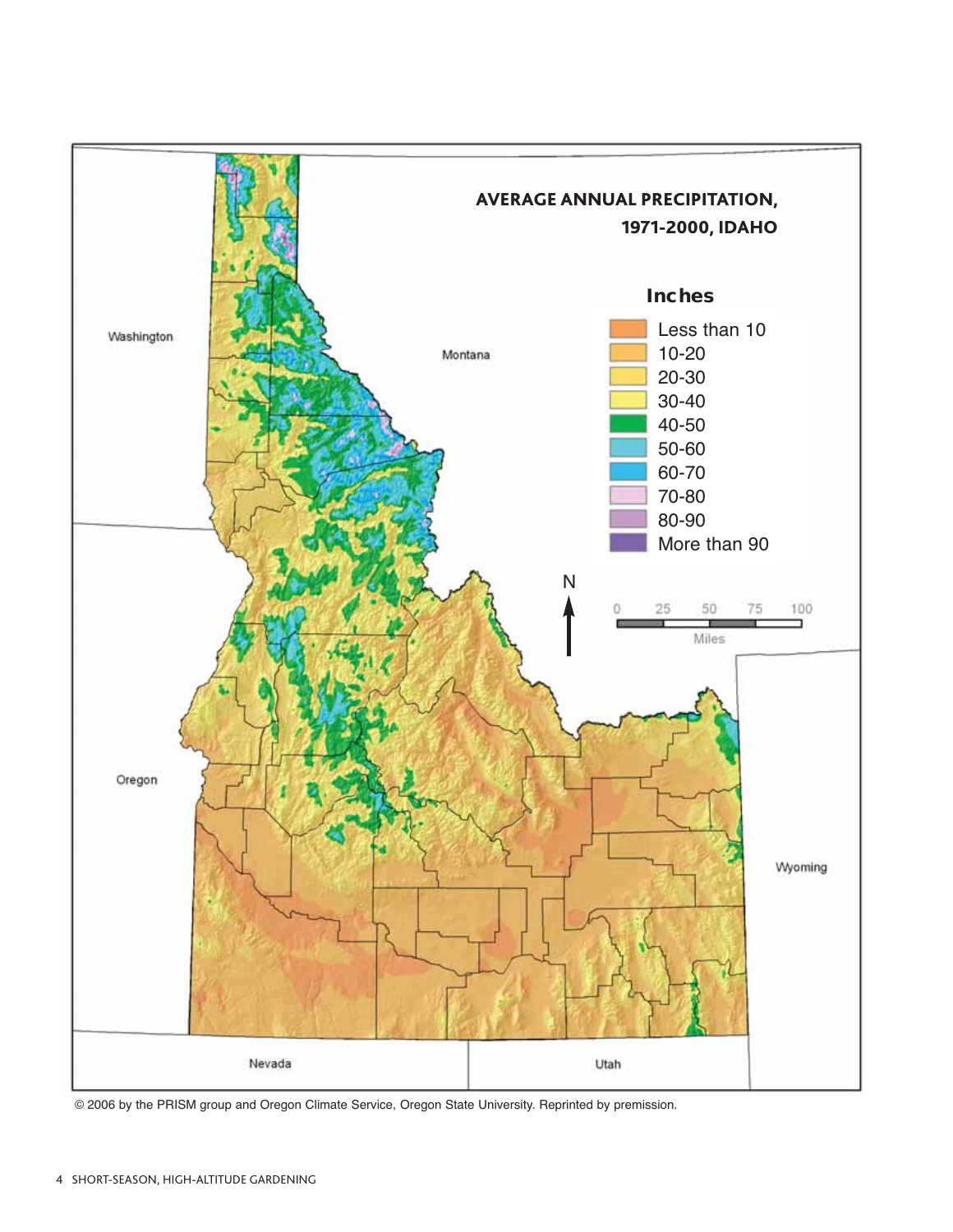<span id="page-4-0"></span>**Prepare plants for fall**—If you have newly planted perennials, shrubs, or trees in your yard, it is best to maintain good soil moisture up until snowfall in order to help get a good root system established. However, if you have a mature landscape, a short period of drier conditions in the fall will help the plants get ready for the winter. Cease irrigating woody plants and perennials around the end of August to the middle of September. After they have gone dormant (usually early to mid-October), provide one last, deep (to a depth of 2 to 3 feet) irrigation to help minimize winter damage that may result from dehydration.

Sometimes, it's hard to determine how much water makes for a good soaking. In most soils, it will take spray-type shrub heads about 3 to 4 hours to put down enough water to soak in to 3 feet. You will need to run rotor and rainbird-type sprinklers about three times that long.

## **USING SEASON EXTENDERS**

In short-season, high-altitude environments, you can count on many plants needing routine protection from spring, fall, and the occasional summer frosts. If uninjured by an untimely cold snap, plants will continue growing during the warm weather and good growing conditions that exist before the last spring frost and long after the first frost in the fall. This is especially true in drier climates where day-night temperature swings can be incredibly large.

Season extenders will get plants through untimely frosts. "Season extender" is a broad term for many techniques and products. Some season extenders have the additional advantage of accelerating growth by holding warmth around plants during cool spring weather. Some extender techniques work best for spring protection, others for fall, and some work at both ends of the season.



Greenhouses are available in a wide range of sizes and price ranges and are the ultimate in protection from cold weather.

The season-extender techniques described here are only a sample of what is possible. Only our imaginations limit the possibilities. Any structure or gizmo that puts a layer of material between the plant and the outside air will help hold heat and protect from frost. As you create your own protective devices, remember that clear materials like plastic provide less protection than solid materials. However, clear materials have the advantage that you can leave them in place during the day.

#### **SEASON EXTENDERS FOR BOTH FALL AND SPRING**

**Greenhouses**—Glass, plastic, or fiberglass structures are the ultimate in season extenders. They come in myriad sizes and shapes—some commercially constructed, others home-built. Greenhouses allow you to grow many tender plants that are otherwise off-limits in Idaho's short-season climates. Even an unheated greenhouse can allow you to enjoy tomatoes, cucumbers, and flowers long after the outside season has ended. Heated greenhouses can help you extend the season through the winter, although you may not wish to maintain plants in the coldest months due to the high cost of heating. If you wish to grow plants in the greenhouse during the summer, some method of cooling (opening walls or roofs may be enough) will be needed.

**Tunnels or row-covers**—A simple way to protect entire rows of plants such as vegetables is to use fabric row covers. These are long pieces of fabric laid over hoops or directly over plants to make a tunnel. They are especially effective if used simultaneously with black plastic mulch. Tunnels not only protect plants from frost but provide warmth and protection all summer.

Summer-long use may require some protection from strong winds that can damage the fabric. On the warmest summer days, you may need to open the tunnels along one side to release excess heat. Like greenhouses, row covers allow you to produce tender plants that are otherwise not adapted to your climate.

**Heaters**—You can use electric, charcoal, propane, or oil heaters to prevent frost injury in limited areas of your yards. They are especially effective in helping ward off spring injury to blossoms on fruit trees, but can also be used effectively to protect blooming and fruiting plants in the fall. Combined with tarps or blankets, they can be especially effective, even in cases of severe cold.

**Sprinkler irrigation**—Applying water to plants using overhead sprinklers can protect them from temperatures as low as 27°F. As strange as it may seem, the ice-coated plants will not freeze. The reason is that water gives off heat in the process of turning to ice.

To use this method effectively, you must turn on the sprinklers before the temperature gets below freezing and keep them on until the ice has completely melted the next morning. You may not be able to use this technique when freezing temperatures fall on several consecutive nights because the soil will get saturated and damage the plant roots.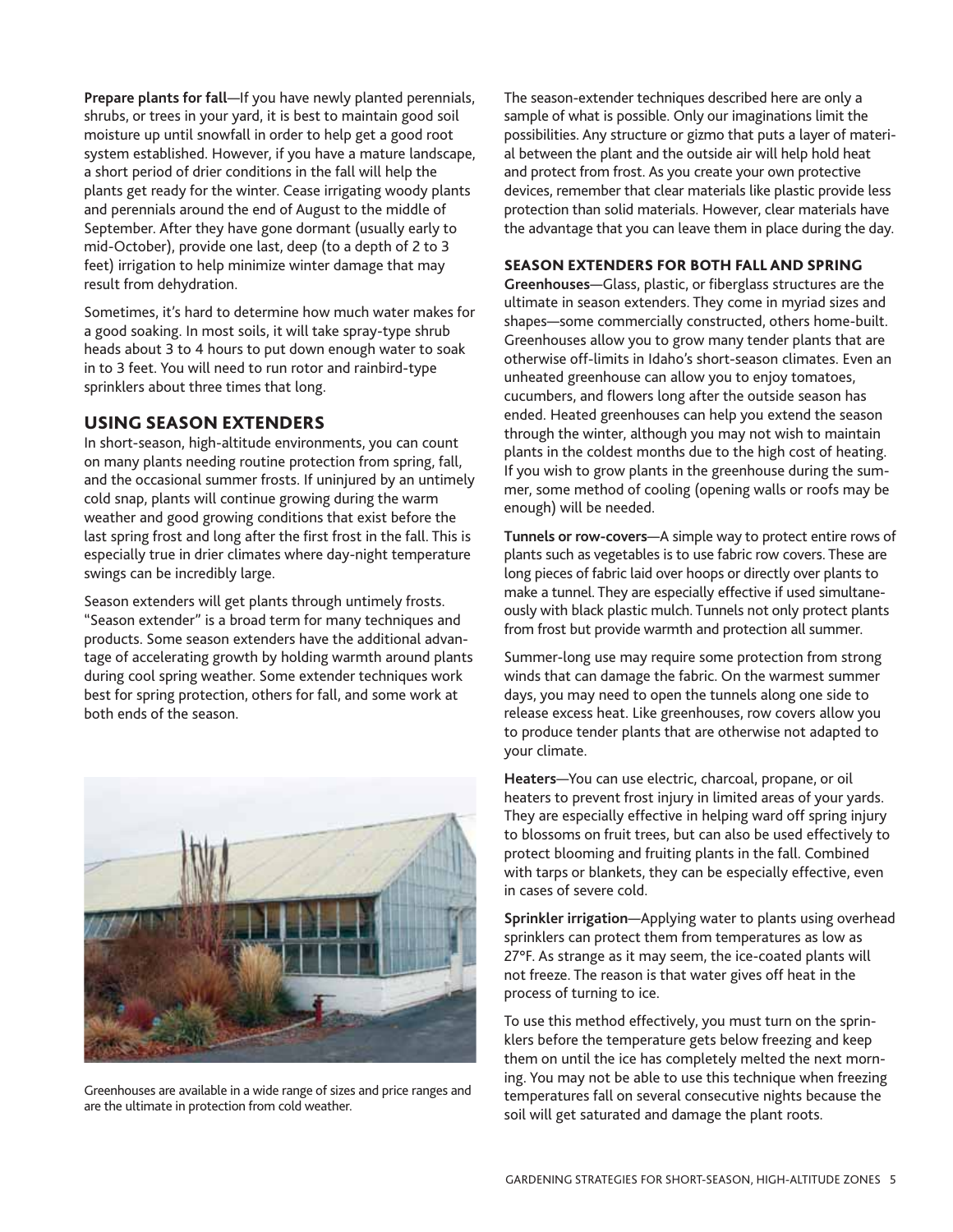<span id="page-5-0"></span>

Applying water with sprinklers causes ice to deposit on plants and protects them and even their blossoms from frost.



Plastic milk jugs with the bottom cut out make great frost protection devices for small plants..



Water-filled milk jugs placed on the north side of small plants provides excellent frost protection without actually covering the plant.

#### **SEASON EXTENDERS FOR SPRING**

Some techniques work only in the spring when plants are small.

**Old-fashioned hot caps**—These trap residual heat from the soil and protect seedlings and plants from mild frost events. Using a similar technique, you can protect very small plants with paper or foam cups.

**Water cube covers**—Sold in most nurseries, this product (for example, Wall O' Water) consists of a bi-layered plastic sleeve that slips over plants. Pockets in the sleeve wall are filled with water, which cools slower than the surrounding air and protects the plants from freezing temperatures. Water tubes also trap heat on sunny days and increase the early growth of plants. Many people like to leave them in place until plants outgrow them.

**Milk jugs**—Larger plants can be protected with gallon-sized plastic milk jugs. Cut out the bottom and slip them over the plants. They can be left in place for several weeks to collect heat and speed plant growth. Intact milk jugs can also be filled with water and placed next to and on the north side of small plants. The water collects heat during the day and radiates the heat back to the plant at night. Combining the two techniques—a milk jug cover and a water reservoir—can provide a high level of protection.

**Used tires**—If you don't mind a few old tires lying around the garden, you can use them to very effectively protect your plants. Place a tire on the ground with the plant in the center. The black rubber will heat the surrounding air and soil during

the day. The residual heat will provide some frost protection at night. Additional protection can be had by stretching plastic wrap over the top of the tire. During the day, the tire and plastic wrap create a very warm microclimate that results in rapid early growth. The plastic wrap should be partially removed on warm days to prevent heat injury.

Be careful not to allow tires to trap water in the walls and become a prime breeding site for mosquitoes. Drilling several large holes in the down-facing sidewall of the tire will let water drain out.



Used tires placed around plants provide excellent frost protection and are even more effective if covered with clear plastic.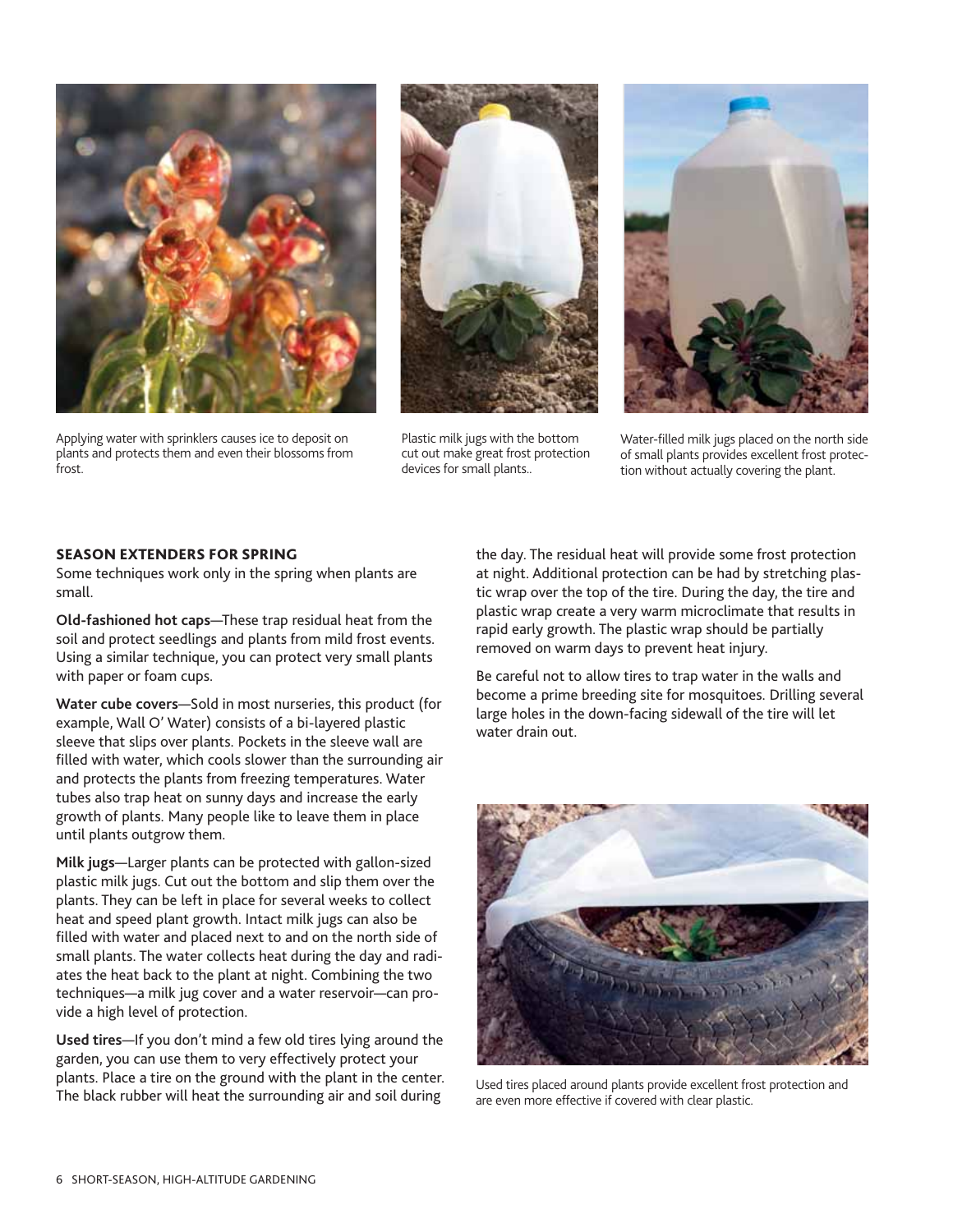#### <span id="page-6-0"></span>**SEASON EXTENDERS FOR FALL**

Protecting plants in the fall is more difficult than in the spring, mainly because the plants are so much bigger. There is only one common method we can count on, that being to cover tender vegetation.

You can provide very effective frost protection by covering plants overnight with blankets, tarps, or frost cloths. This technique has limitations because it leaves plants in the dark, and the cover must be removed during the daylight hours if continued growth is desired.

## **WINTER PROTECTION**

Most perennials and woody plants have inherent characteristics that determine the minimum temperatures they can withstand before experiencing irreparable winter damage. This is the basis for hardiness ratings. Many marginally hardy plants may need some form of protection to survive winters in Idaho's short-season, high-altitude regions. Large shrubs or trees will need to be selected based on hardiness in zone 3 or lower (zone 4 in warmer areas) because it is not practical to protect them. However, with a little work, you can keep perennials and small-statured shrubs alive and healthy, even if they are marginally adapted. Winter protection usually involves some form of covering to avoid temperature extremes and prevent drying.

#### **PERENNIALS**

Most herbaceous perennials die back to the ground each fall, so protecting them is relatively simple. Start by clipping the dead foliage down to a height of 1 to 2 inches (except ornamental grasses, which should be left unclipped through the winter) then cover the stubs with 3 to 8 inches of mulch.

Good mulches include wood chips, pine needles, sawdust, straw, or other dry plant material. Straw may not be the best choice if you have mice or voles living nearby. They will nest in the straw and feed on the crowns and roots of your perennial plants. Avoid using leaves for mulch; they tend to pack down and seal the soil surface. In areas where large amounts of snow come early and remain winter long, you may get adequate protection by shoveling 8 to 12 inches of snow onto tender perennials before significant cold weather occurs.

#### **SMALL SHRUBS**

Woody plants have living tissue aboveground throughout the winter. Even when protected, tender shrubs may sustain some damage. Consequently, plan to prune judiciously each spring to remove damaged branches. Only tender shrubs that can withstand this process of pruning and regrowth should be considered for planting in short-season, high altitude regions.

You can use snow or mulches to protect small shrubs from winter injury. The protective layer will need to be deep and mounded over the plant. If you mulch with straw or leaves, mice and voles may move in and feed on the tender bark. You



Tarps and frost cloths provide excellent protection for tomatoes and other tender plants in both spring and fall.



Mounding soil or organic matter around the bases of roses and other shrubs is an excellent way to prevent winterkill.

can exclude these small mammals by installing a mesh-wire barrier around the plant. Fill the barrier with mulching material to increase cold protection.

Styrofoam cones or boxes, purchased or homemade, also are effective plant coverings. Woven plastic materials (not film, which doesn't allow plants to breath) such as groundcover cloth can be wrapped around shrubs, followed by one or more layers of burlap.

There is a tradeoff in using winter protection materials: they will not add beauty to the winter landscape. Maintaining winter interest in our landscapes is important in short-seasonhigh-altitude regions. After all, in some places winter takes up half of each year.